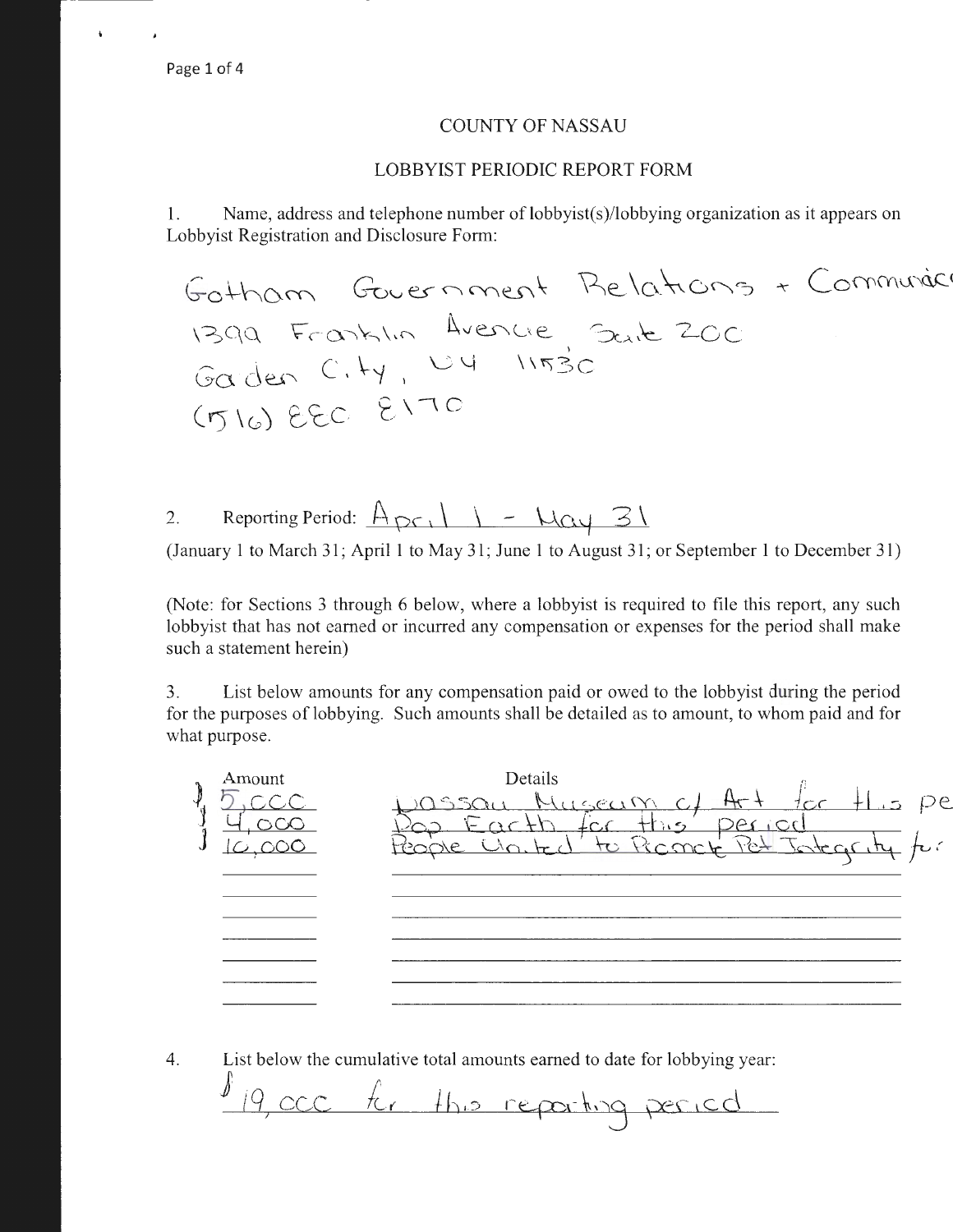Page 2 of 4

 $\ddot{\phantom{a}}$ 

5. List below amounts for any expenses expended or incurred by the lobbyist during the period for the purposes of lobbying. Such amounts shall be detailed as to amount, to whom paid and for what purpose.

| Amount | Details<br>U/A for this period |
|--------|--------------------------------|
|        |                                |
|        |                                |
|        |                                |
|        |                                |
|        |                                |
|        |                                |
|        |                                |
|        |                                |
|        |                                |

6. List below the cumulative total amounts expended to date for lobbying year:

 $\bigcup f A$ 

(In lieu of completing 7 through 10 below, you may attach a copy of your Lo<sub>bb</sub> yist Registration and Disclosure Form, provided the information has not changed.)

7. List whether and where the lobbyist(s)/lobbying organization is registered as a lobbyist (e.g. Nassau County, New York State):

please see attached form

8. Name, address and telephone number of client(s) by whom, or on whose behalf, the lobbyist is retained, employed or designated.

please see attached form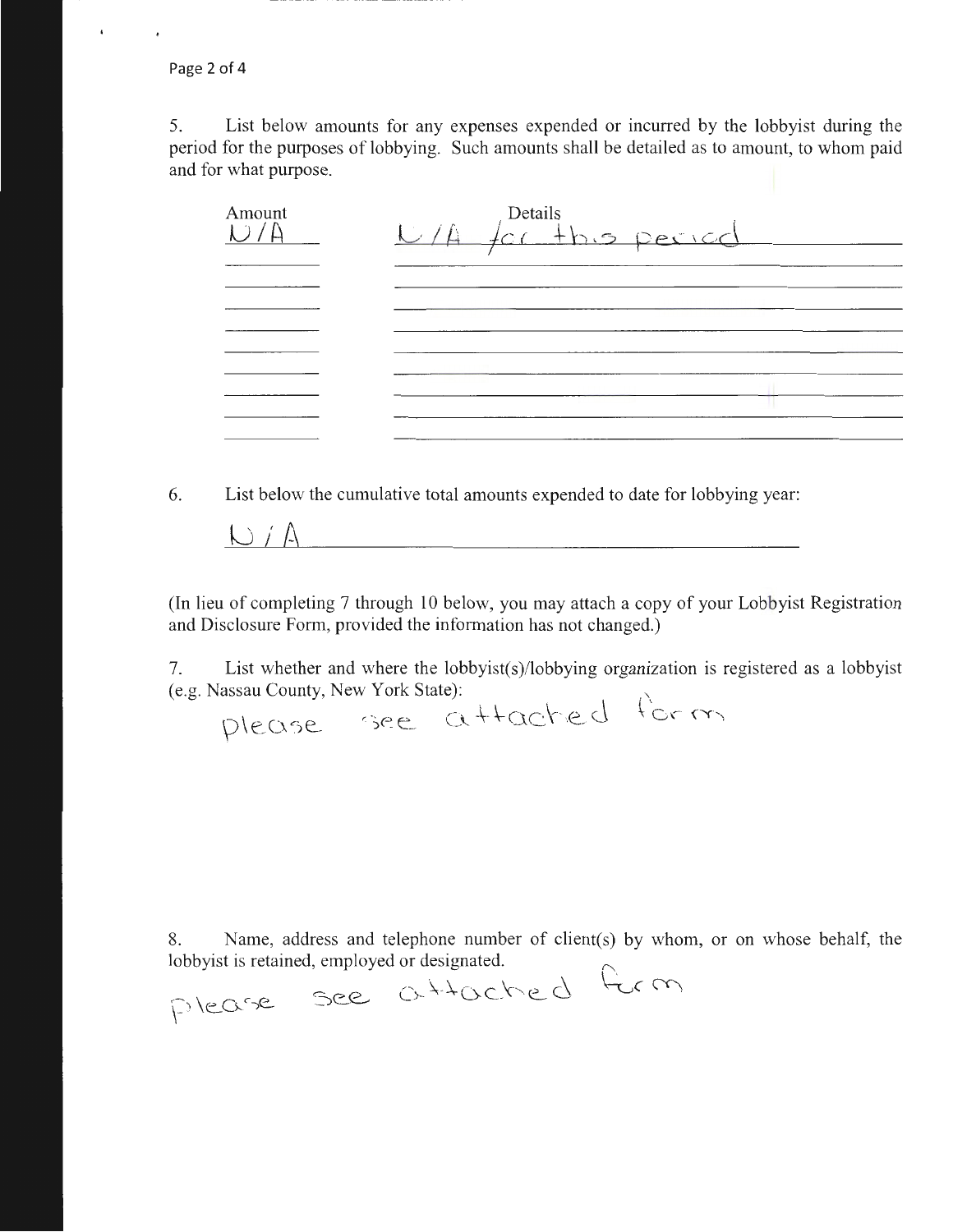$\mathbf{r}^{\prime}$ 

 $\mathbf{r}$  .

9. Describe lobbying activity conducted, or to be conducted, in Nassau County, and identify client(s) for each activity listed, during the Reporting Period.

please see attached form

10. The name of persons, organizations or governmental entities before whom the lobbyist has lobbied during the period.

Uo \ o bo'-1, \'\5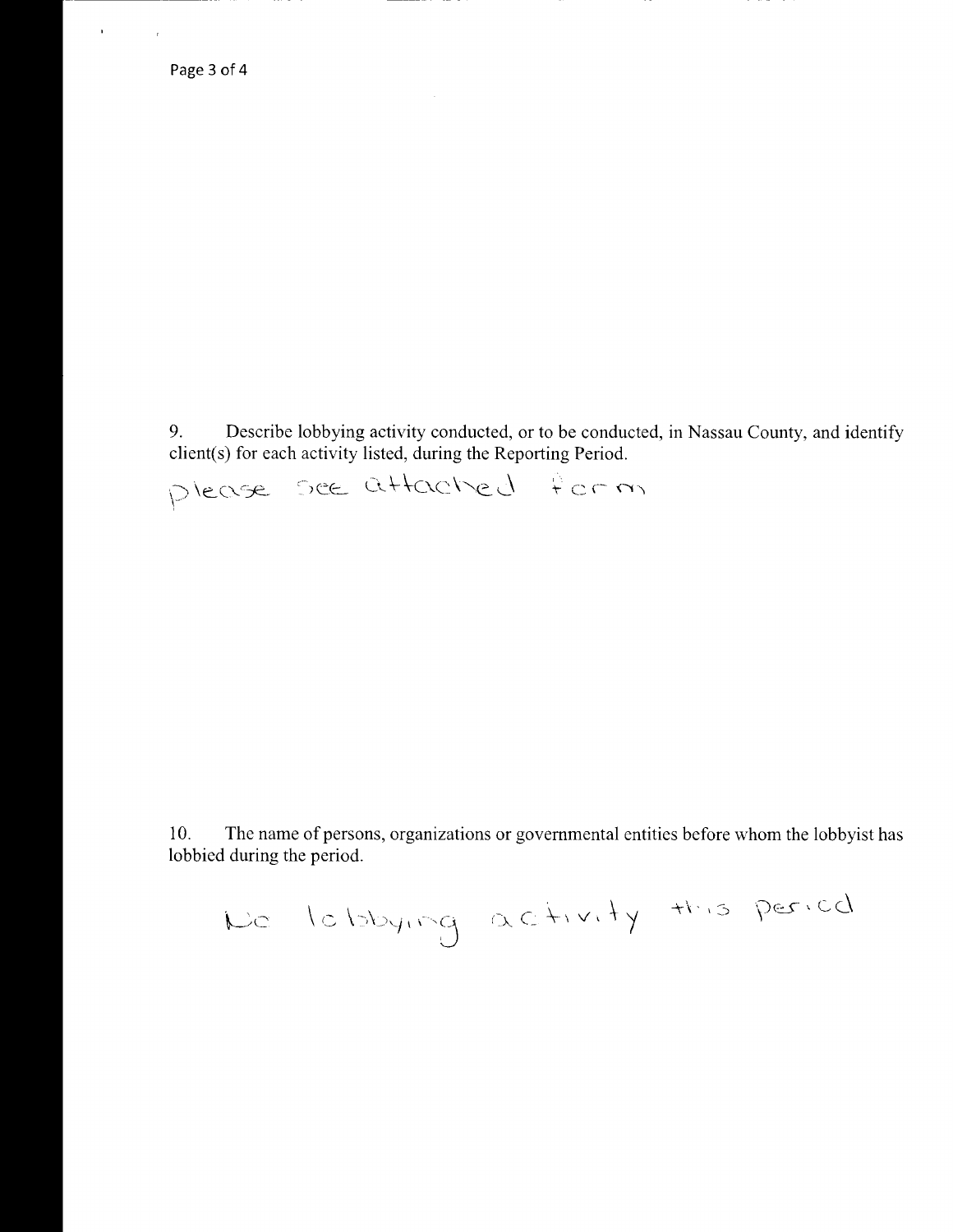I understand that copies of this form will be sent to the Nassau County Department of Information Technology ("IT") to be posted on the County's website.

I also understand that upon termination of retainer, employment or designation I must give written notice to the County Attorney within thirty (30) days of termination.

VERIFICATION: I certify that all statements made on this statement are true, correct and complete to the best of my knowledge and belief and I understand that the willful making of any false statement of material fact herein will subject me to the provisions of law relevant to the making and filing of false instruments and will render such statement null and void.

Dated:  $\frac{1}{2}$   $\sqrt{7}/\sqrt{9}$  Signed: Print Name: Title: STATE OF NEW YORK ) ) SS: COUNTY OF NASSAU ) Sworn to before me this  $2019$ Day of  $\lambda$   $\bigcap$ NOTARY PUBLIC

BRADLEY **GERSTMAN**  NOTARY PUBLIC STATE OF NEW YORK Registration No. 02GE6080226<br>Qualified in Nassau County Qualified in Nassau County . Commission Expires November  $\frac{1}{2}$ ,  $\frac{1}{20}$ 

 $\sqrt{2\pi k}k$ 

 $O$  perations Mgr.

<u>stina Rose</u> Ba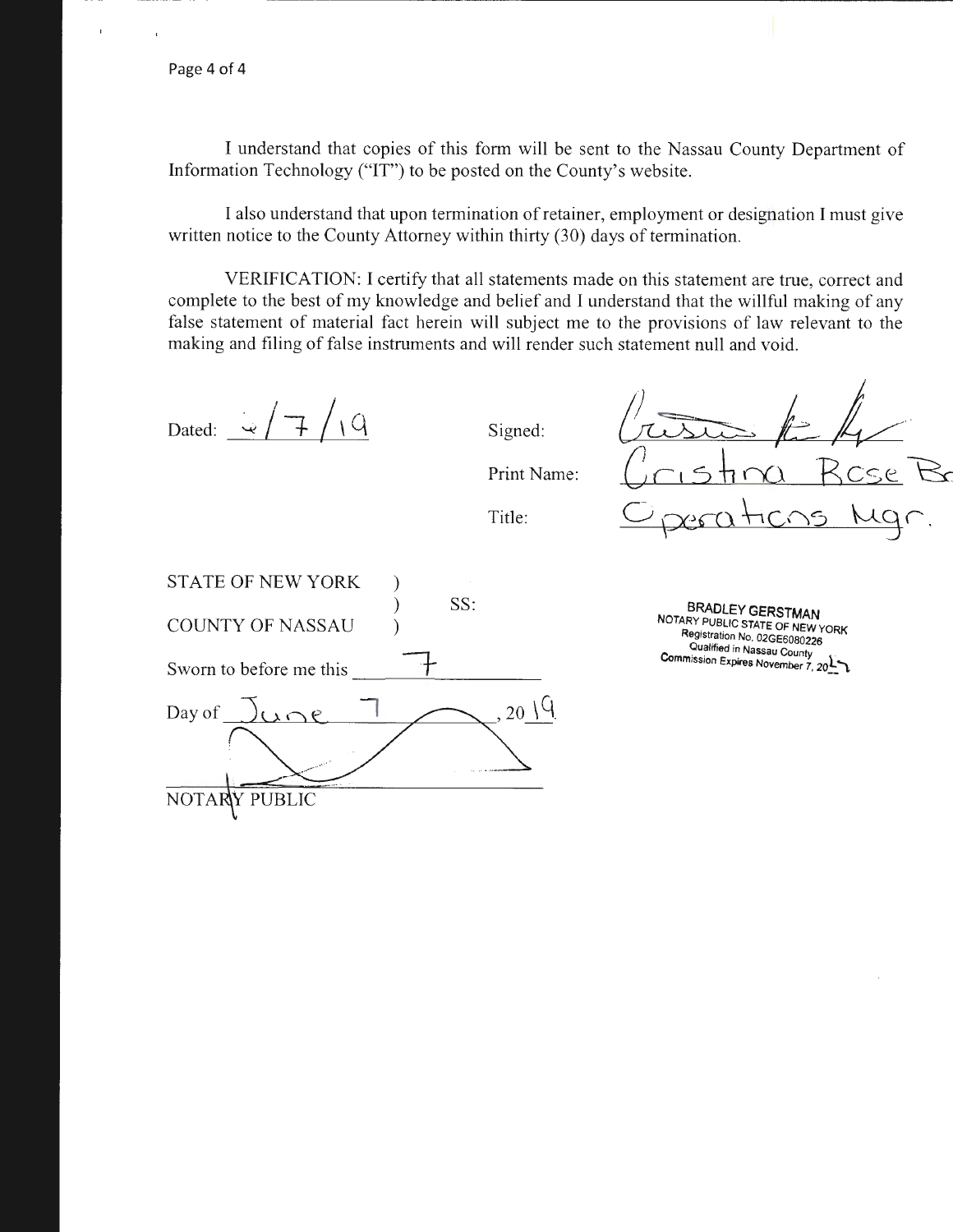1. Nassau County Museum of Art Phone: 516-484-9338 Address: 1 Museum Drive, Roslyn NY 11576

 $\ell = 1, \ldots, 1$ 

- 2. Pop.Earth Corp Phone: 888-364-4120 Address: 100 Glen Cove Road, Glen Cove NY 11542
- 3. People United to Promote Pet Integrity {PUPPI) PO Box 7689 Garden city, NY 11530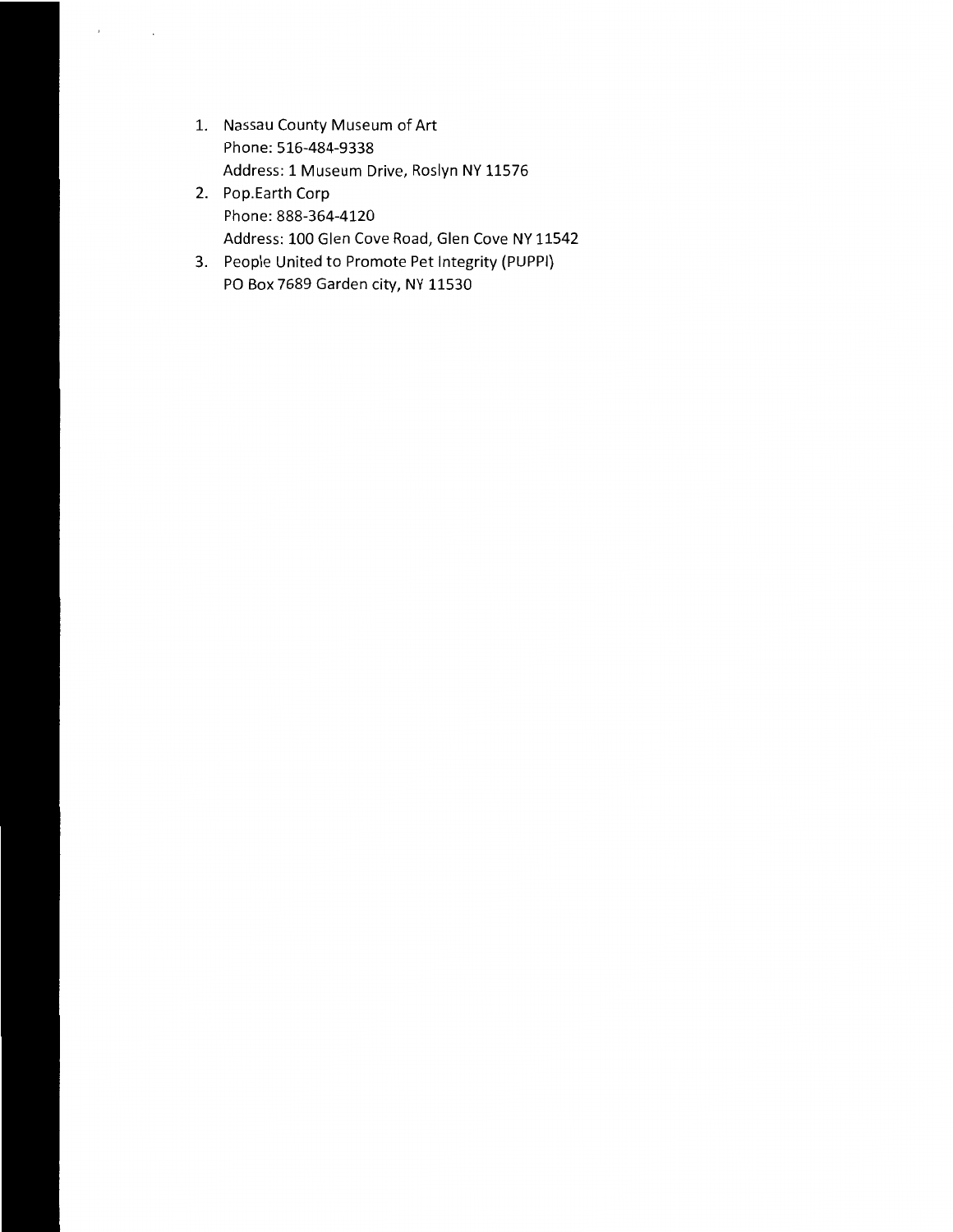

**Via Email** 

Charles Riley, Executive Director , Nassau County Museum of Art -One Museum Drive Roslyn Harbor, New York 11576

Re: Agreement for Government Relations and Consulting Services.

We appreciate the opportunity to represent the Nassau County Museum of Art. We are *:* confident that our firm will be the bridge to government and communications that your company needs ..

Gotham Govemment Relations will begin services on February 1, 2019. The Nassau County Museum of Att shall compensate Gotham Government Relations with monthly installments of \$2,500.00 for the services. Either party may cancel this agreement without penalty upon thirty (30) days written notice.

In addition, Gotham Government Relations will be required to file an amended statement of registration with the New York State Joint Commission on Public Ethics.

If these terms are acceptable, please countersign this retainer and return it to our office. On behalf of Gotham. Government Relations, we look forward to working with you.

TERMS AGREED TO AND ACCEPTED BY:

Bradley L. Gerstman, Esq. Partner, Gotham Government Relations

**Charles Riley** 

Executive Director, Nassau County Museum of Art

 $_{\text{Date:}}$  2/11/19

'1399 franklin Averiue, Suite ZOO Garden City, NY 1153.0 P.: 516.880.8170 . F: 516.880.8171

> wwvy.GothamGR.com . www.GcrstrnanSchwartz.com New York City « Long Island » Albany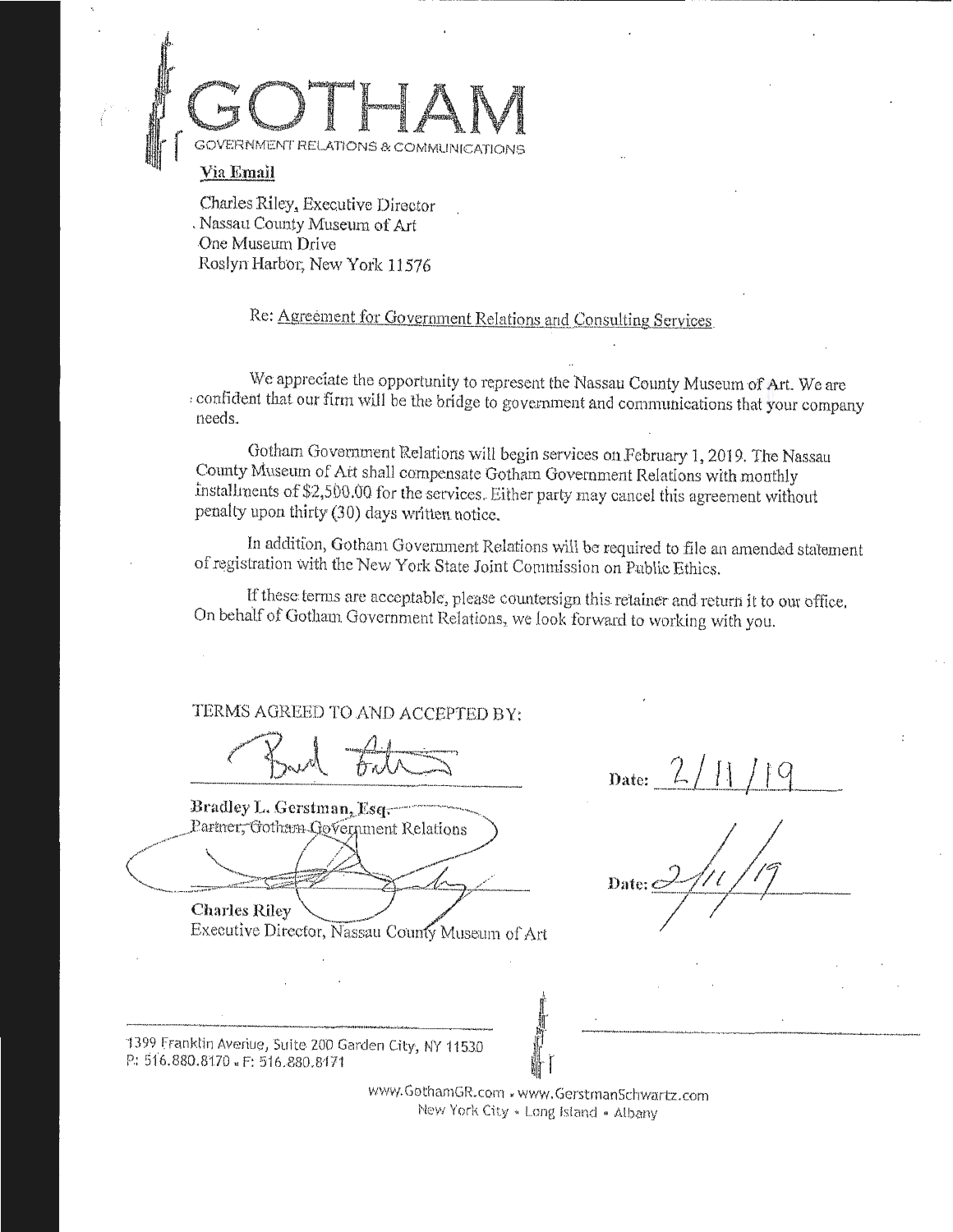## **.}GOTHAM**  ATIONS & COMMUNICATIONS •qlll .

September 27, 2017

Debbie Stone Pop.Earth Corporation 32 Bond Street Westbury, NY 11590

Re: Amendment to Government Relations Services

We appreciate the opportunity to continue to represent Pop.Earth Corporation. We are confident that our firm will continue to be the bridge to government and communications that your company needs.

Gotham Government Relations will continue lobbying services on October 1<sup>st</sup>, 2017. Pop.Earth Corporation shall compensate Gotham Government Relations with monthly installments of \$3,500.00 for the lobbying services.

In addition, Gotham will be required to file an amended statement of registration with the New York City Clerk's Office and Joint Commission on Public Ethics (JCOPE). Beginning October 1st, 2017 either party may cancel this agreement without penalty upon thirty (30) days written notice.

If these terms are acceptable, please countersign a copy of this retainer and return it to our office.

On behalf of Gotham Government Relations, we look forward to working with you.

TERMS AGREED TO AND ACCEPTED BY:<br>
Pullet Bate:

Bradley L. Gerstman. Esq. Partner, Gotham Government Relations

Date:  $\frac{q}{27}$  2017

 $\text{Date:}$  9/27/17

Debbie Stone Founder, Pop.Earth Corporation

1 - 19 Franklin Avenue, Suite 200 Garden City, NY 11530 P: 516.880.8170 · F: 516.880.8171

> www.GothamGR.com · www.GerstmanSchwartz.com New York City . Long Island Albany